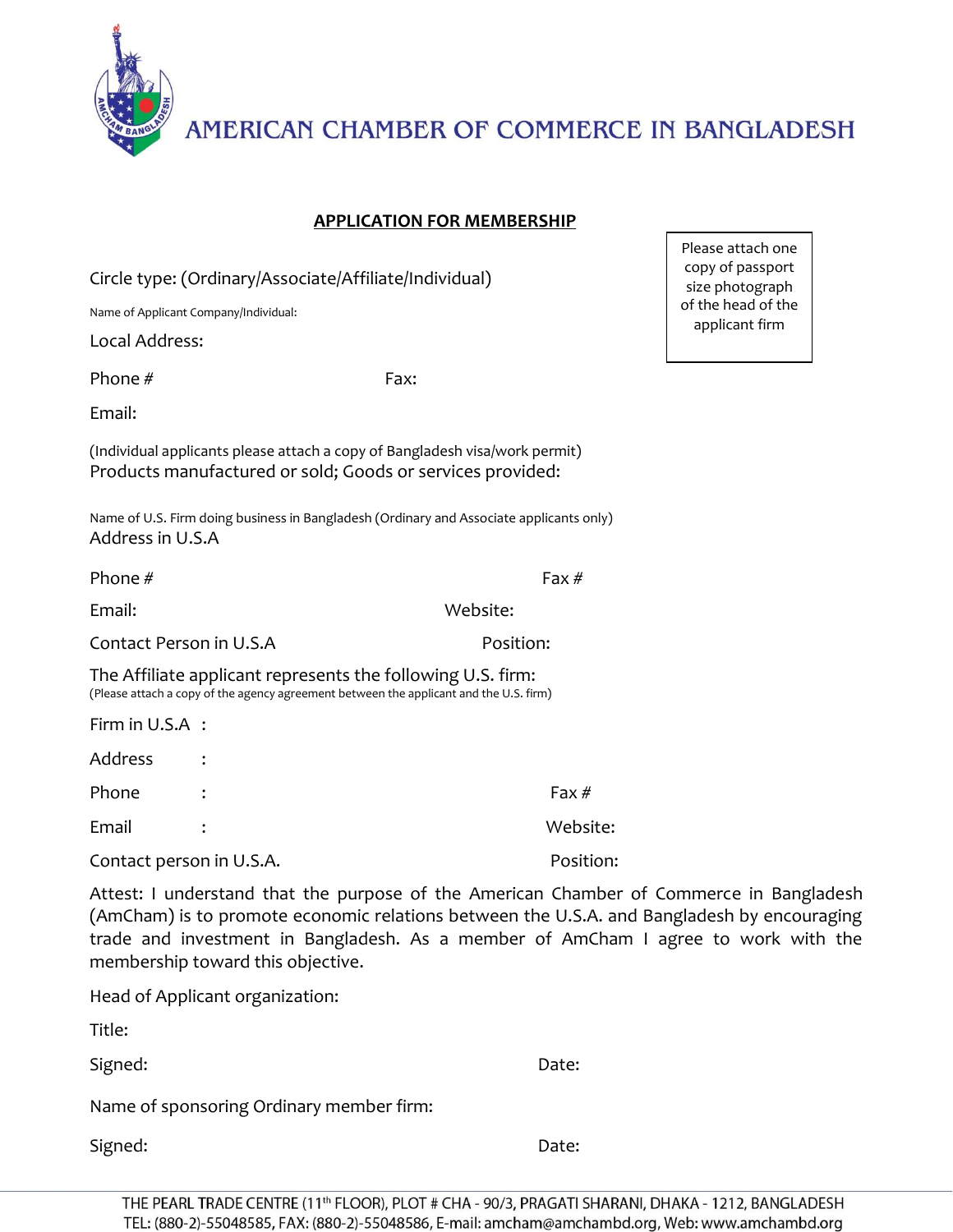## **Membership Criteria**

**Ordinary Membership:** Ordinary Membership may be extended to any legal entity in Bangladesh having at least 50% of its shares, or ownership control, lodged with a U.S. based business, U.S. citizens or U.S. institution and in the business of manufacturing goods or supplying services in Bangladesh.

**Associate Membership:** Associate Membership may be extended to any legal entity in Bangladesh having not less than 10% of its shares lodged with a U.S. based business, U.S. citizens or U.S. Institution and in the business of manufacturing goods or supplying services in Bangladesh.

**Affiliate Membership:** Affiliate Membership may be extended to an individual or organization engaged in a business, educational, cultural or social service activity in Bangladesh; which activity promotes the establishment of a productive relationship between Bangladesh and the United States of America.

**Individual Membership:** Individual Membership may be extended to any United States Citizen holding a valid Bangladesh resident visa and/or work permit or who is on official assignment under an Embassy, international organization or foreign aid program.

Membership Fee Schedule:

| Category               | <b>Admission Fee</b> | Annual Fee    |
|------------------------|----------------------|---------------|
| <b>Ordinary Member</b> | Tk. 80,000.00        | Tk. 50,000.00 |
| Associate Member       | Tk. 60,000.00        | Tk. 40,000.00 |
| Affiliate Member       | Tk. 50,000.00        | Tk. 35,000.00 |
| Individual Member      | Tk. 25,000.00        | Tk. 20,000.00 |

## **Please attach the following documents along with the Application Form:**

- i. Copy of Certificate of Incorporation of Parent Company in the U.S.A. for Ordinary Membership
- ii. Copy of Certificate of Incorporation in the U.S.A. as well as Joint Venture Registration Certificate in Bangladesh for Associate Membership
- iii. Copy of Contract or Agency Agreement with U.S. Companies for Affiliate Membership
- iv. Copy of Registration Certificate from the Registrar of Joint Stock Companies in Bangladesh, as applicable
- v. Copy of the latest tax paid certificate from the National Board of Revenue for Applicant Company